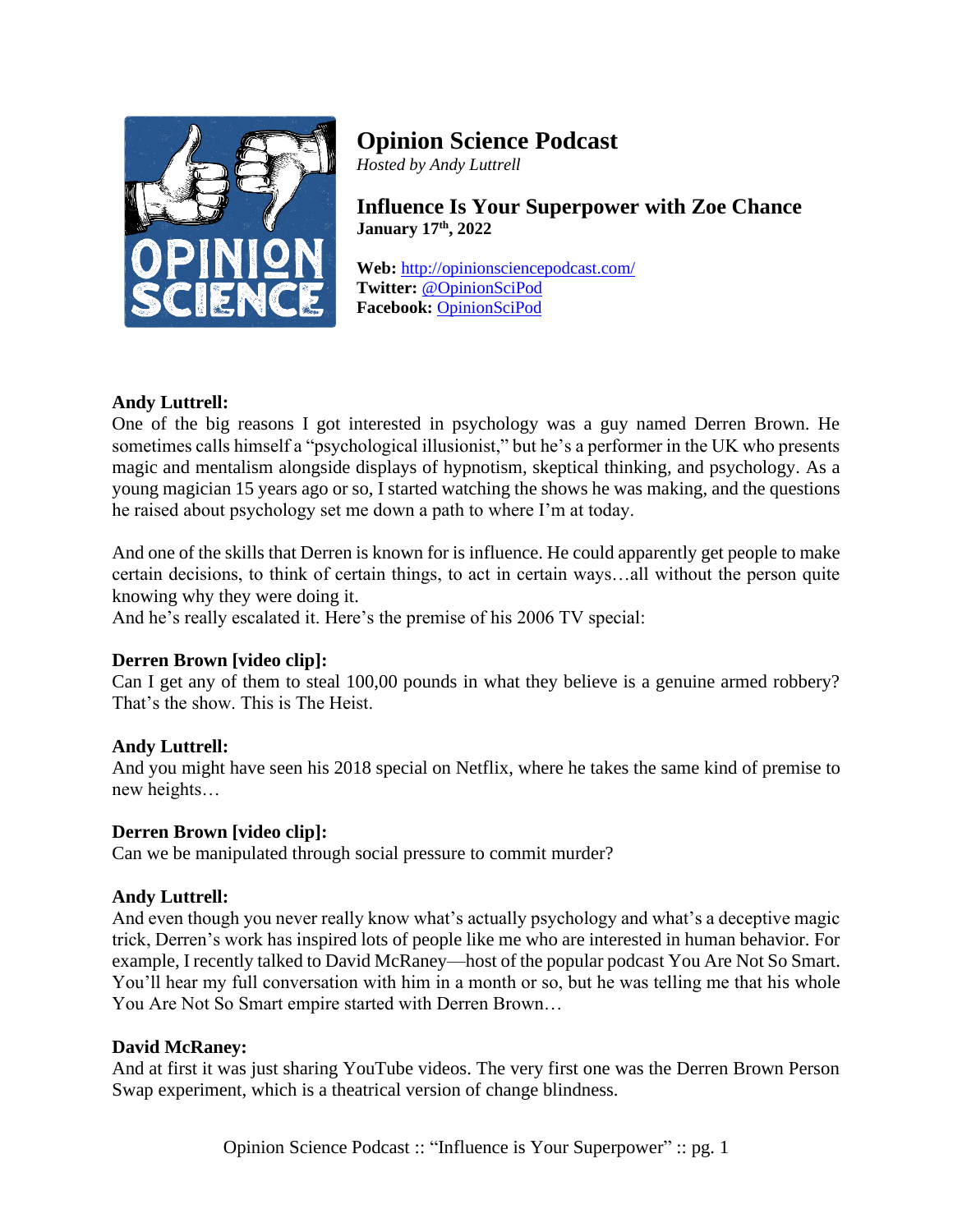## **Andy Luttrell:**

In the video, Derren walks up to people on the street and asks for directions.

## **Derren Brown [video clip]:**

Do you know how to get to Trinity Church from here?

## **Man [video clip]:**

Yeah.

## **Andy Luttrell:**

While the guy is giving directions, someone walks by holding a giant poster—like the size and shape of a door—and cuts right between Derren and the guy giving directions. The guy carries on giving directions. But the thing is, he's not giving directions to Derren anymore. When the poster cut through, a new guy swapped places with Derren…but the guy giving directions never noticed. Classic psychological biases out in the world. And David McRaney couldn't get it out of his head. He's written books about cognitive biases and is now even endorsing Derren's work.

## **David McRaney:**

He blurbed my first book. I just blurbed one of his recent books, which is a really wild come-fullcircle thing.

## **Andy Luttrell:**

Someone else who's been inspired by Derren Brown is today's guest, Zoe Chance.

## **Zoe Chance:**

For me, the initial thing was paying with paper.

## **Derren Brown [video clip]:**

I shall exploit my anonymity and try some daylight robbery in the financial capital of the world with a wallet full of blank paper. This is a little cheeky...

## **Andy Luttrell:**

In the video, he goes to shops and using some mix of influence, misdirection, and confidence, uses blank paper to pay for things.

## **Zoe Chance:**

And my daughter and I tried to replicate it, and we failed, but I was like, "Oh my god. This man is magic!"

## **Andy Luttrell:**

Okay, so other than this just being a love letter to Derren Brown, which it is, my point is really that he stands as what feels like a mythical figure, capable of wielding influence and employing psychology in ways that feel like a superpower. But as my guest Zoe Chance argues, yes, influence is a superpower. But it's one that anybody can master.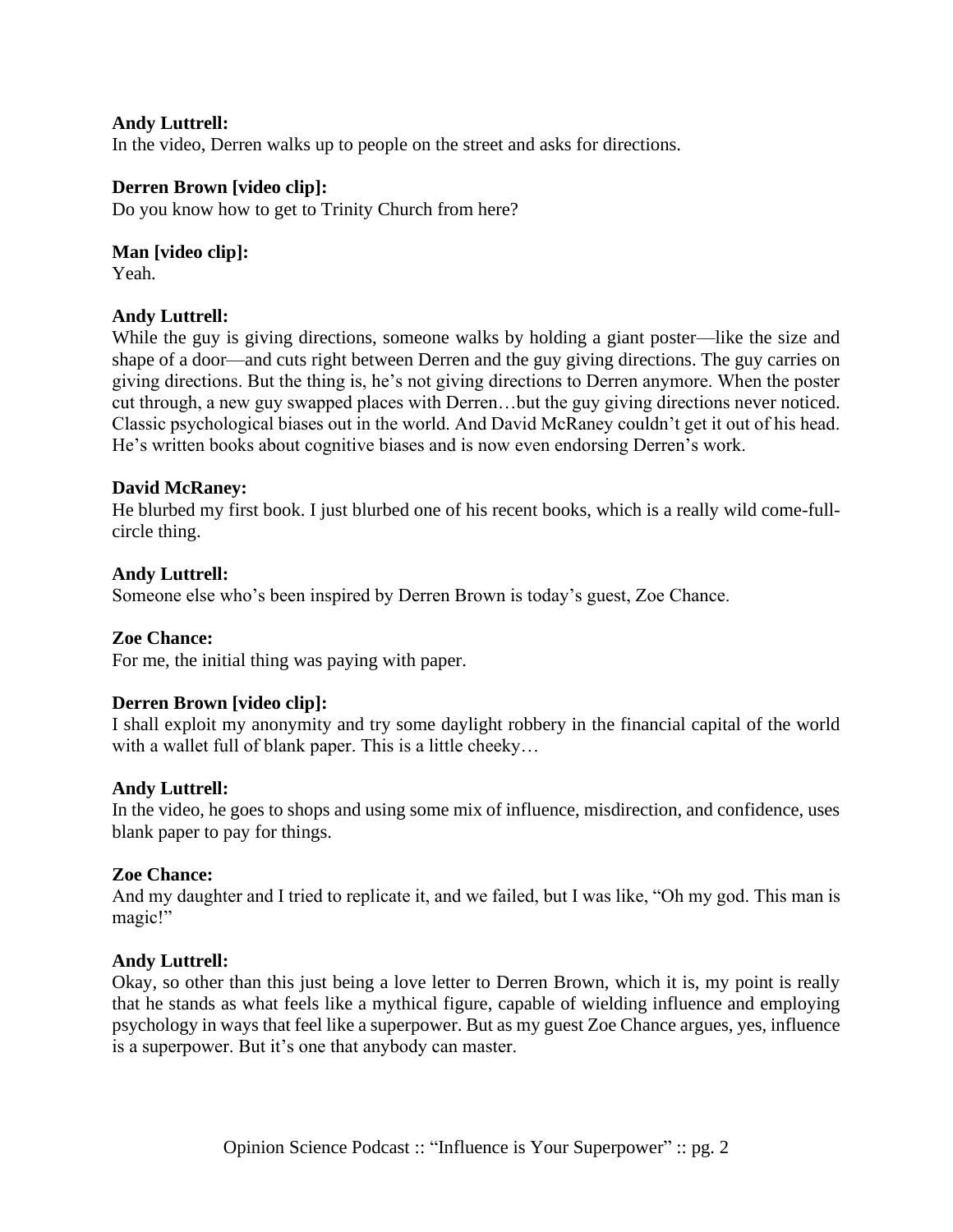You're listening to Opinion Science, the show about our opinions, where they come from, and how they change. I'm Andy Luttrell. And as I mentioned just a minute ago, my guest today is Zoe Chance. She's an assistant professor of marketing at the Yale School of Management. There she teaches an elective on Mastering Influence and Persuasion, and MBA students flock to it. The course proved so popular that she started to write up its insights into a book, and on February 1st, you get to read it. It's called Influence Is Your Superpower: The Science of Winning Hearts, Sparking Change, and Making Good Things Happen. And it's a fun read! I talked with Zoe not just about our mutual Derren Brown fandom, but also about her unique path to becoming a business school professor, how she started teaching this course on influence, and how she hopes her new book will inspire a new generation of influencers.

# **Andy Luttrell:**

So, your story I think is very interesting to me, because on paper it seems like you were crushing it in the business world and then you said, "You know what? Let's do some PhD program research on behavioral science." And so, I'm curious kind of like what is it that got you to that initial interest in the world of business and then what transitioned you into this new chapter of your life?

## **Zoe Chance:**

So, what you're talking about in the world of business, I definitely didn't feel like I was crushing it. I was a junior manager in an MBA job at a very large company, Mattel, but because I was working on a very large brand… I was working on Barbie. It still is, I guess, the number one girls' brand in the world. It was a \$2 billion brand and the segment of it that I was managing was a \$200 million segment of it, so it's this big business, but I was like… There was the president, and then five people between the president and me, or something like that.

But I was thriving. I was happy. I loved my job. But that was never where my heart had been. It was basically accidental that I had ended up there in the first place, but it was also just for me, as someone who is curious, and kind, and intellectually curious, I couldn't get excited about selling stuff, and it didn't matter that it was Barbie dolls. It could have really been anything else. I was working in marketing for medical devices before that. And working on Barbie, we were selling two Barbie dolls a second, and I'm asking myself, "So, what does success look like? Is that what if I could have us sell three Barbie dolls a second?" Where is the satisfaction in that? And girls were receiving on average five Barbie dolls a year. What if I could get them a sixth Barbie doll a year? She cuts the hair, chops off the head, and then it goes into a landfill.

It just wasn't enough and just being a super nerd, I would get frustrated with people not behaving in rational ways, and I really wanted to understand why are you making weird decisions and going with your gut when I did all this complicated analysis, so I thought I could help people make better decisions when I went to a PhD. And of course, what I discovered is just that people will always make irrational decisions, but if we understand a little bit more about how their mental processes work, then we have some hope of influencing those decisions.

## **Andy Luttrell:**

How familiar were you with the behavioral science, behavioral economics world before you started? Or was this truly just like a, "Well, they'll tell me what I need to know," and then you discover as soon as you get there kind of what that world looks like?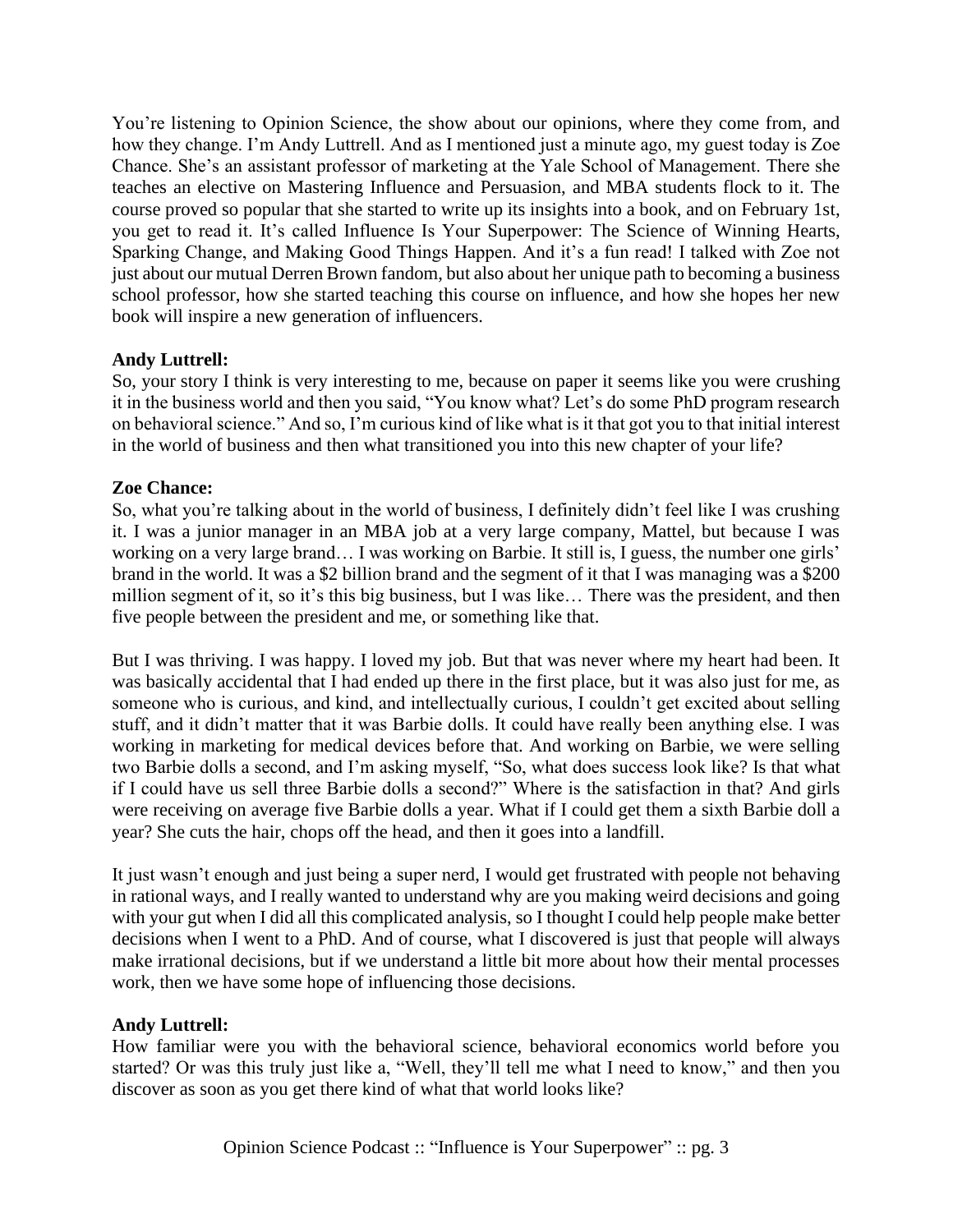## **Zoe Chance:**

I was under a vast misapprehension, I would say. And the same thing was true when I did my MBA. So, I wanted to be an entrepreneur, started a small business, and it failed spectacularly, but it was exciting, and I wanted to do more, but better. So, I thought that you go to business school to learn business and be an entrepreneur. That in itself was a terrible decision because if you want to be an entrepreneur, you probably shouldn't go to business school. And then from business school, I did informational interviews because I didn't know… when I ended up realizing all the entrepreneurs I meet are unhappy and overworked, I guess can't be an entrepreneur because I really don't have the chutzpah that it takes to succeed, so I did informational interviews with all these other people and then I interviewed my professors, and my professors hated their jobs.

They were like, "Don't do it. If there's anything else you can do in the world, do that other thing. The politics are terrible. The competition is fierce. Blah, blah, blah." And I was married at the time and my husband said, "Yeah, so we moved to California for you to be in school for a couple of years. You going to school for five more years right now is like… No. Go back to work, girl." And I don't blame him. I would have said the same thing.

So, I didn't know what I was doing when I got to business school, but then I took all these business school classes where you read cases, and HBR pieces, and book chapters, and real-world stuff, and I thought that's what I would be doing if I went and did a PhD and did a business school professor myself. And I really hadn't read very much academic research and I hadn't conducted any academic research, so the academic research was a total shock. And this is back, I don't know, more than 15 years ago now when I was applying to get my PhD, so things have changed so much, and there's no way that you can not know what academic research is and not have done academic research, let alone read academic research.

So, I was dumb, I guess.

# **Andy Luttrell:**

I did not see that conclusion coming. I think you made a reasonable decision at the time given the resources. So, in terms of the actual work that you were doing, my impression is that a lot of the research work that you've done is in the interest of healthy lifestyle nudges. I don't know what percentage of it you would say that it is, but certainly research you've done that has had that kind of impact, so how did you sort of find yourself in that part of the behavioral economics world, and what are the kinds of insights that came from that work?

## **Zoe Chance:**

Sure. I'm happy to share something specifically from some of the work that I've done on health and healthy eating and stuff. I've also done work on… a bunch on self-deception, some on charitable giving, and debt repayment, volunteering. So, most of what I've done, except for selfdeception, self-deception is the dark side, and mostly what I've been studying is how to help people lead happier, healthier lives, and self-deception would be the obstacle to that. And I have been fascinated, like a whole lot of other people, with nudges and this idea that you could influence people's behavior without having to change their mind, so maybe that's an opposite path to the one that you took. I don't know.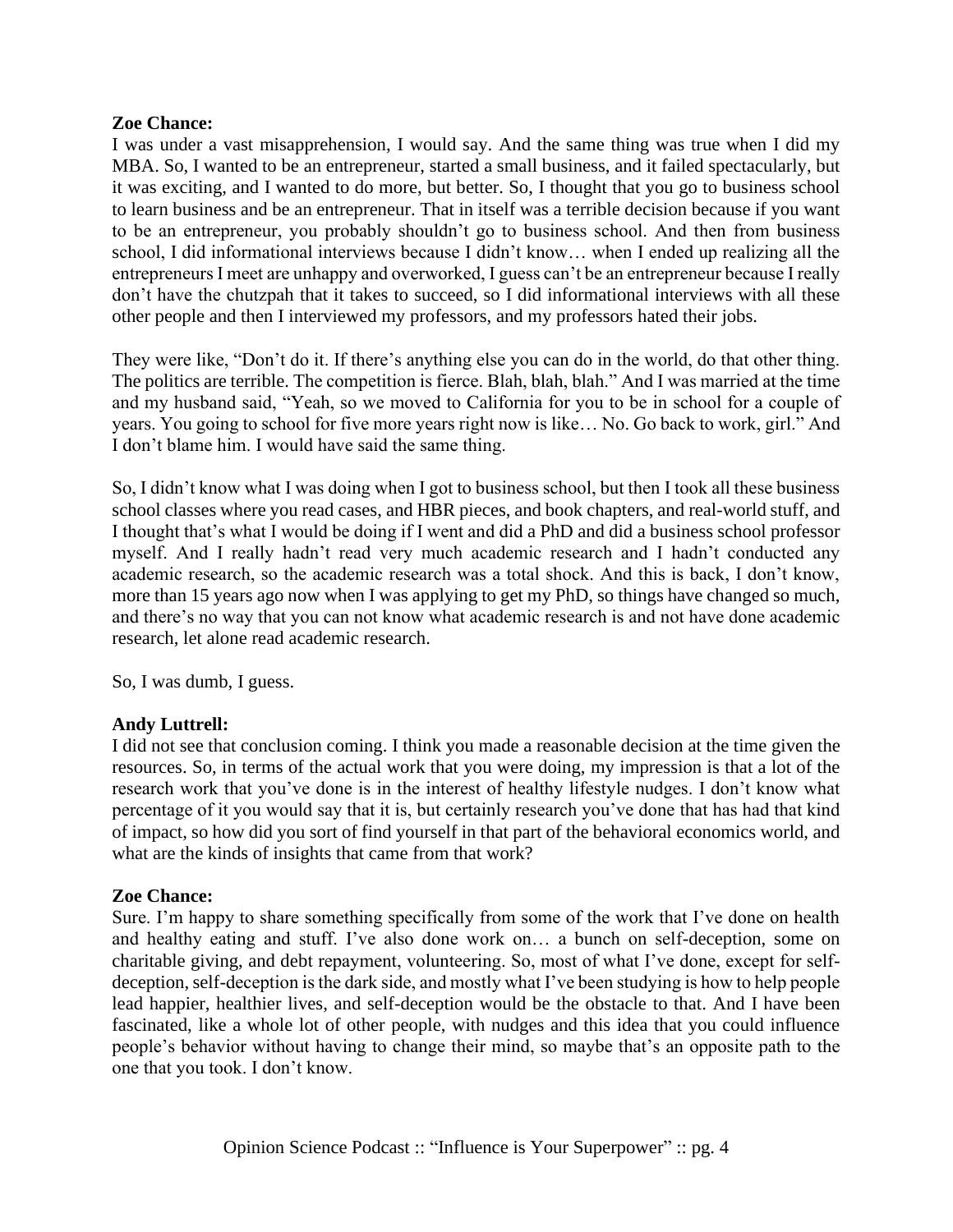I'm certainly now interested in changing minds, as well, but it's so incredibly difficult and often more difficult to change minds than change behavior. And additionally, of course, as you know, it's often not necessary to change minds to change behavior. So, I guess I'm a practical person at heart, and if behavior change is the goal, then behavioral interventions just make a lot of sense.

# **Andy Luttrell:**

Yeah. It harkens… I noticed when I was looking at your website. I wrote it down somewhere here that for the good influencers of today and tomorrow, the secret lies in understanding that we cannot change people's minds, but we can influence behavior when we learn how the mind works. So, maybe you could just sort of expand on that a little bit in terms of what is it about changing minds that is just not worth the trouble, right? I mean, this statement is a little bolder than the one you just made, which is that you can't do it versus it's just more difficult maybe.

# **Zoe Chance:**

What I meant is that you can't change the way somebody's mind works, right? You have some hope of influencing their opinions, or influencing their preferences, or their hopes. These things are really hard, right? And if what you want to change is their behavior, then the question to ask is what's the most direct route to changing their behavior. What's the low-hanging fruit and do I have to try to change their opinions? That's so difficult to try to change people's minds, and people are so resistant when they perceive that we're trying to change their minds that they put up all of these defenses, right?

So, yes, we need to learn about the defenses. We need to learn about opinions, and how and when they can shift, and when do we not have to shift them? So, you asked about some of the health research that I did, and I did a bunch of work with Google that I write about in this book that I have coming out, and this has been on things like mindless snacking to help people be effortlessly healthier. Because you can't just tell people you're not allowed to eat, say M&Ms, which were their favorite things at Google at the time when we were doing the research, and you can't just take them away because you are going to have a revolution. Definitely. Even little, tiny interventions end up with lots of curse-laden emails going to HR.

So, but you can nudge people's behavior in a healthy direction, which is in line with most people wanting to eat healthier than we do, as long as you're not saying, "You have to eat healthier, and you're not allowed to have dessert ever." But doing things like what we found was in one study that was super simple, it was just an observational study, we didn't even have any intervention, but we were just looking at when people were taking a drink from one of two beverage stations in this breakout room that was either closer or farther from the snack bar, what was the likelihood they would take a snack? And they were 50% more likely to take a snack when they took a drink from the coffee machine that was close to the snacks. It's not surprising that they would be more likely to grab a snack when it's closer, but 50% more likely is quite a lot.

And this was an intervention that when we presented it at Google, someone from the architecture firm that was designing these breakout rooms happened to be in the room, and he goes back and calls his boss during lunch at this conference and says, "Listen, we have to redesign the way that we're creating breakout rooms at all of our other clients to separate the drinks and the snacks." And this is… It's not rocket science, right? It's so incredibly simple. But that's the beauty of it, as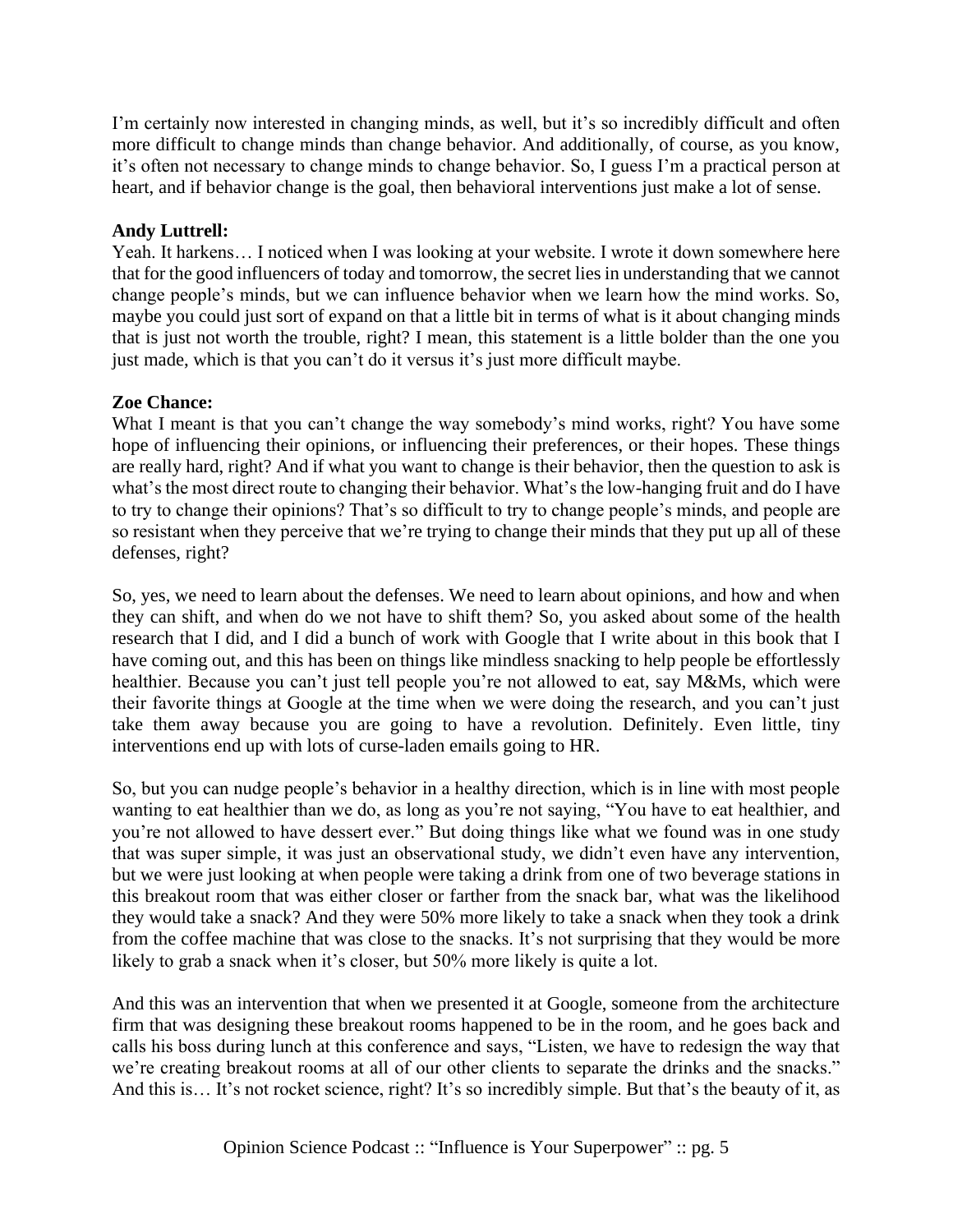well, and in my own house I implemented something a little bit like this, where we had some junk and stuff in the house, like we didn't have a perfectly clean house, and wanted to eat less of it. We had cookies and whatnot.

And so, we just put an opaque box with the cookies in our cabinet and literally what started happening is they were molding before we ate them because we just forgot that they were there.

## **Andy Luttrell:**

Yeah. More and more I am convinced that ease, which you write about in the book too, is just like... It's not revolutionary but it's so powerful, right? You can go down the rabbit hole of all the cute and clever interventions that you can dream up, but at the end of the day, if I just put it a little further away, or I throw it in a box in the cupboard, that's doing most of the work that I need to do.

## **Zoe Chance:**

Yeah. Especially when you're talking about resisting temptations, because you just can't expect yourself to have the willpower every single time, or some other person to have the willpower every single time. And whether we're talking about grabbing a cookie or we're talking about getting the work done that we're supposed to get done, or staying up and watching Netflix, or staying in bed and not getting up when we're supposed to, all these temptations that we're resisting all the time… Kathleen Voss's work that I'm sure you've read finds that we're resisting temptations about 30% of the time and that's a freaking lot.

And we get exhausted and the more… Well, the later it gets in the day, and the more decisions we've made, and stress, and blah, blah, hunger, just lead us to be more susceptible to temptation, so clearly what we need to do is just get the temptations away from us as much as possible and make structural changes.

# **Andy Luttrell:**

To transition into the book a little bit more deliberately, the book that's coming out is modeled after a class that you teach at Yale, right? And so, I'm curious. Was this a class that was sort of on the books, you got the job at Yale, and they said, "Ah, you get to take this class." Or was this something that you really from the ground up engineered as something that you wanted to do?

## **Zoe Chance:**

This was something that I made up and I encourage everybody to make up your job whenever you get the opportunity. To make up the job that you can do better than any other job and you can do better than any other person that does as much good as possible for whoever it is that you're serving. The job that I was offered, the teaching part of it was teaching consumer behavior and nonprofit marketing, and this was Yale trying to be really nice to me and saying, "Hey, you were a brand manager and you're interested in this do-gooding kind of stuff, so why don't you do that?" And I was like, "Oh, thanks, but how about I do something completely different and here's my proposal." And I just wrote up a three-page thing and I was really lucky that I had senior colleagues who were willing to even let me spend the time developing a class that didn't exist. Because of course, it's a ton of time to do that.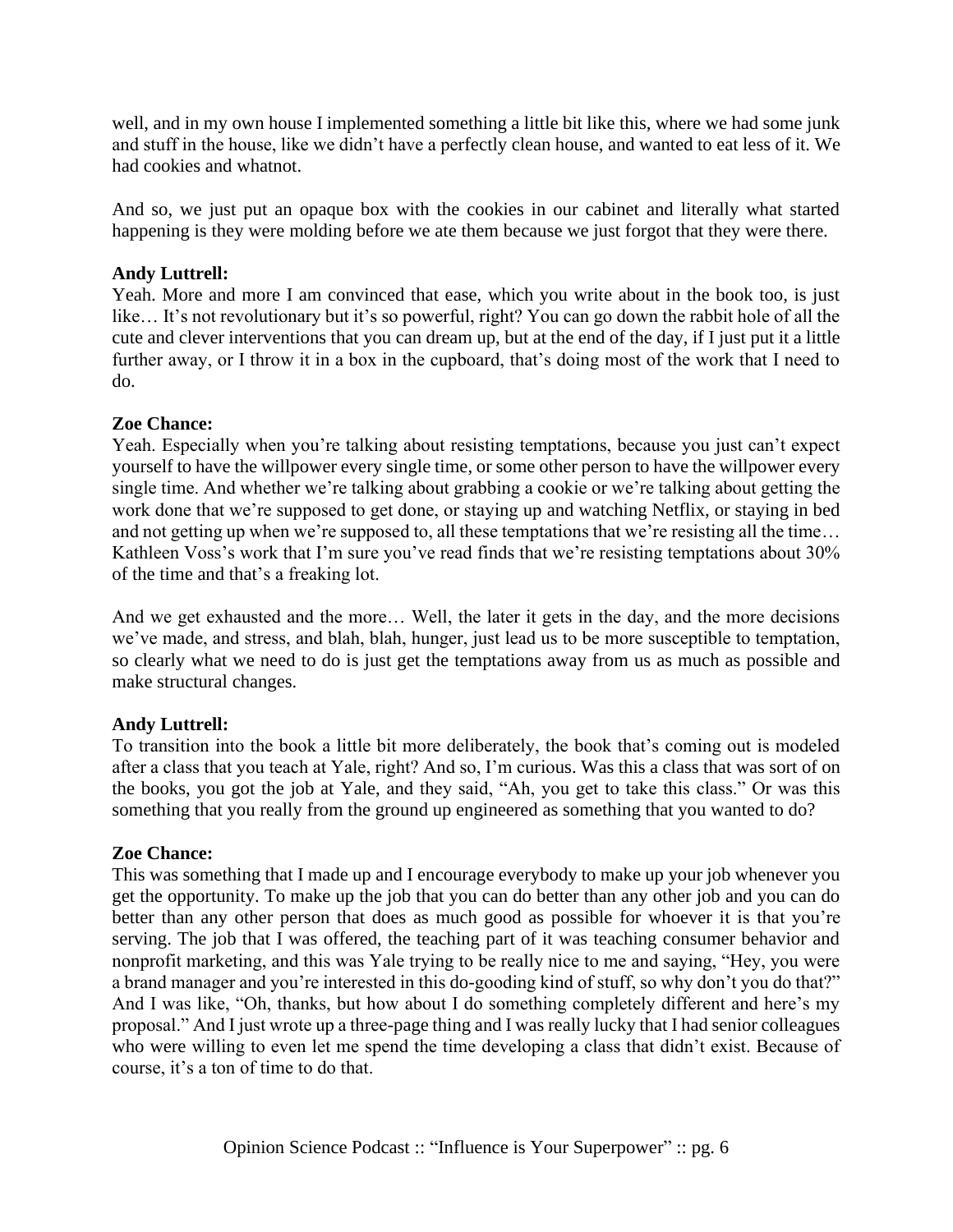## **Andy Luttrell:**

So, why did you want to do this, right? Why did you say, "Those are all fine and good. This is the thing I want to teach."

## **Zoe Chance:**

I had been an MBA student myself and I loved it, I had a blast, and I also felt like when I graduated with my MBA and went to go take a corporate marketing job, everything helpful that I learned about the job was on the job itself, and almost nothing I had learned in business school actually helped me in this role. I hope that that's not true for every person, every job, every school. I don't think that it was my school. I went to USC and my experience there was great. It was a great school. And they had the number one entrepreneurship program in the country at that time. But so much of what we were learning was very theoretical and everything that I needed to do was very practical.

And what I found that was frustrating to me as a brand manager is that I was spending 50% of my time trying to influence my colleagues and my bosses, and only 50% trying to influence customers. So, when I developed this course, it's called Mastering Influence and Persuasion, it's become the most popular course at the business school, I absolutely love it. It's super fun to teach, which is I guess part of the reason that it's fun for students to take, and life changing for some of them. But was to say, "What would it take to influence people you actually care about?" And you can't necessarily use the same influence strategies with your friends, partners, colleagues, collaborators, anyone that you know and care about that, that you might use to sell a Barbie doll or to sell a car. The kinds of standard influence techniques that we learn from say books like Cialdini's book, Influence, which I loved, and was part of my inspiration for coming to academic research in the first place, but it's a model for transactional sales that's just not applicable for leadership.

## **Andy Luttrell:**

Yeah. My takeaway from the book, too, was it is unique in the breadth of topics that it covers in a way that I would not have anticipated as sort of like a psychologist who does persuasion and influence work. There's a lot of… In addition to all those kinds of nuts-and-bolts things, things that are squishier, like charisma, and those sorts of topics, and so I'm kind of curious. Was like 2012-ish? Do I have my chronology right? When this class would have started?

## **Zoe Chance:**

I think it was 2012. It might have been 2013. But it was around there. Yeah.

# **Andy Luttrell:**

So, it's been around a while, and so I'm curious, how has it changed over time? Like you wrote a three-page proposal back then. Does that proposal look like the class you teach now, or has it changed in ways?

## **Zoe Chance:**

It's changed a whole lot and I've been fussing with it every year to try to make it better based on what I learn from the students, and they keep a journal for the class where they record their private reflections on their challenges, and their thoughts about influence, and that's what's helped me understand how people think about influence a lot better than I did before and have better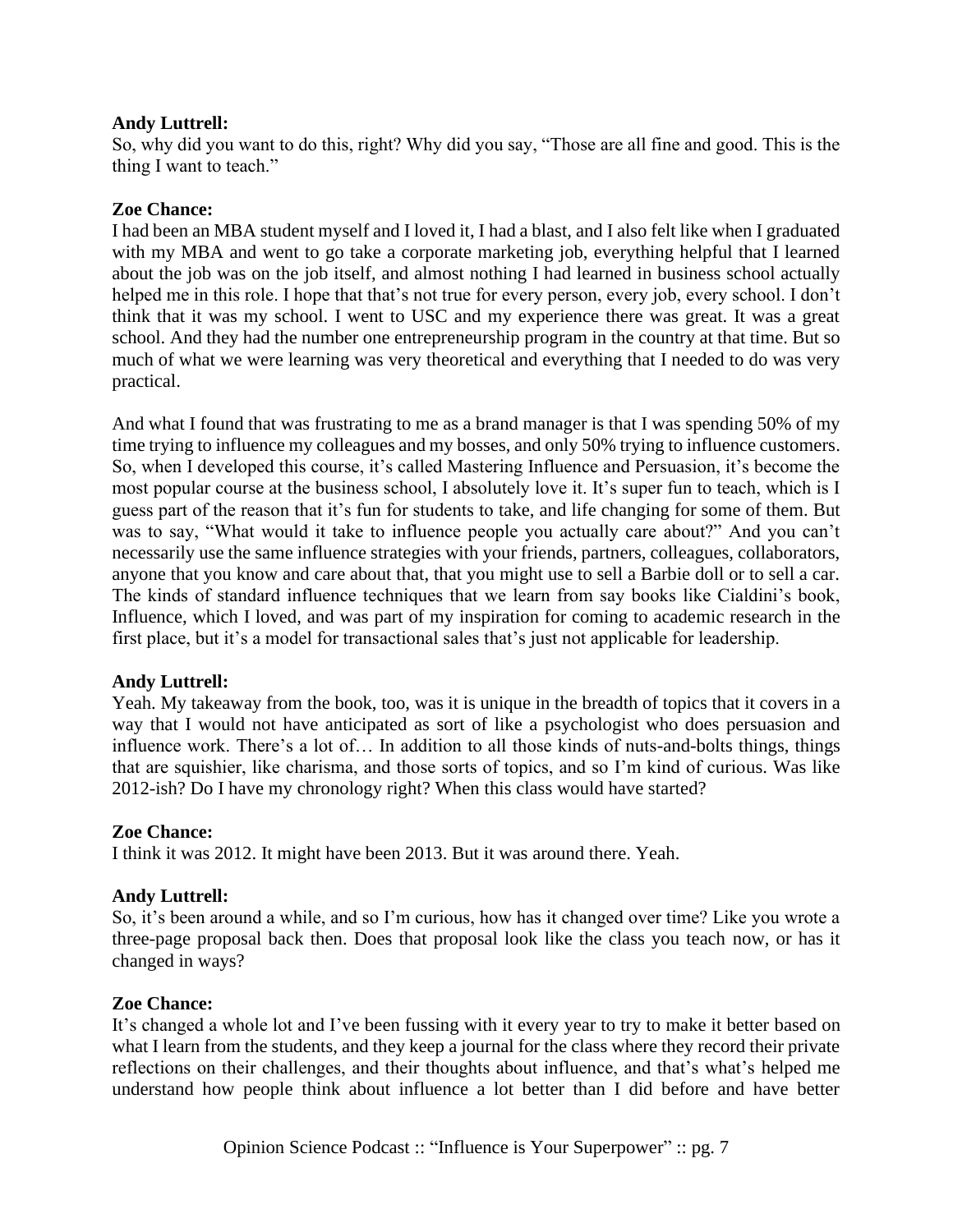conversations with them. But one of the topics is charisma, that it didn't occur to me that I would be teaching charisma, or anything related to public speaking when I first started teaching this class. It was basically leadership, sales, marketing, negotiations, combination of that kind of thing all with a practical goal.

And when I asked people just open-endedly, "What is the number one charisma skill you would like to master?" The most common answer was charisma. And so, I went, "Oh, God. How would anybody possibly teach charisma?" And then I worked on researched it, tested stuff, workshopped things, and figured out some low-hanging fruit hacks for understanding and then practicing some tools to be more charismatic.

# **Andy Luttrell:**

So, this is part of like an assessment, like a routine check of what are you looking for from a class like this. Has anything come out of that kind of like… It sounds like a lot of stuff has, but any other examples come to mind of ways in which students were wanting certain things out of a class like this that you hadn't appreciated when you were designing it?

# **Zoe Chance:**

Yeah. Well, the whole flavor of it was far more transactional at the beginning, which I just didn't understand. I didn't even notice that I was doing that. And by the end, it has become definitely not transactional. Definitely focused on relationships and long-term influence. Even if it's a conversation focusing on types of strategies that feel comfortable on both sides, because students, and these are also executive workshops, executives in the workshops I teach, kept telling me, "That feels manipulative. I don't want to do that thing that comes from the science because I would feel manipulative and inauthentic if I did that."

So, it's been a long path of figuring out what are the kinds of strategies, tools, ideas, mindsets, that come from the perspective of treating another person with respect, like a human being, instead of like a means or an obstacle to you getting what you want.

# **Andy Luttrell:**

Yeah. I think maybe I anticipated a little more of like a, "Here are a bunch of specifically empirical strategies," which there are plenty of. But it's not exclusively the perspective, right? Certain things like presentation skills are not like, "Well, here's a study from 1972 that says lift your chin up." But instead, it's sort of just advice that comes from people who know what they're doing. So, how do you think about that balance between the sort of skills that are just experiential skills and skills that are really coming from the scientific literature?

# **Zoe Chance:**

Yeah. It's definitely a mix. And I wish that there were far more researchers studying this stuff and publishing studies. It would be great if every single piece of advice or question could have, "Well, in this study, 20% of people did this and 89% did that," because I love empirical, evidence based, here's the science. But the more you get granular in giving practical advice, the less research you have available to you. So, I've been working now for a long time myself, but for more than a decade with other people who are studying and practicing these things, so what I end up doing is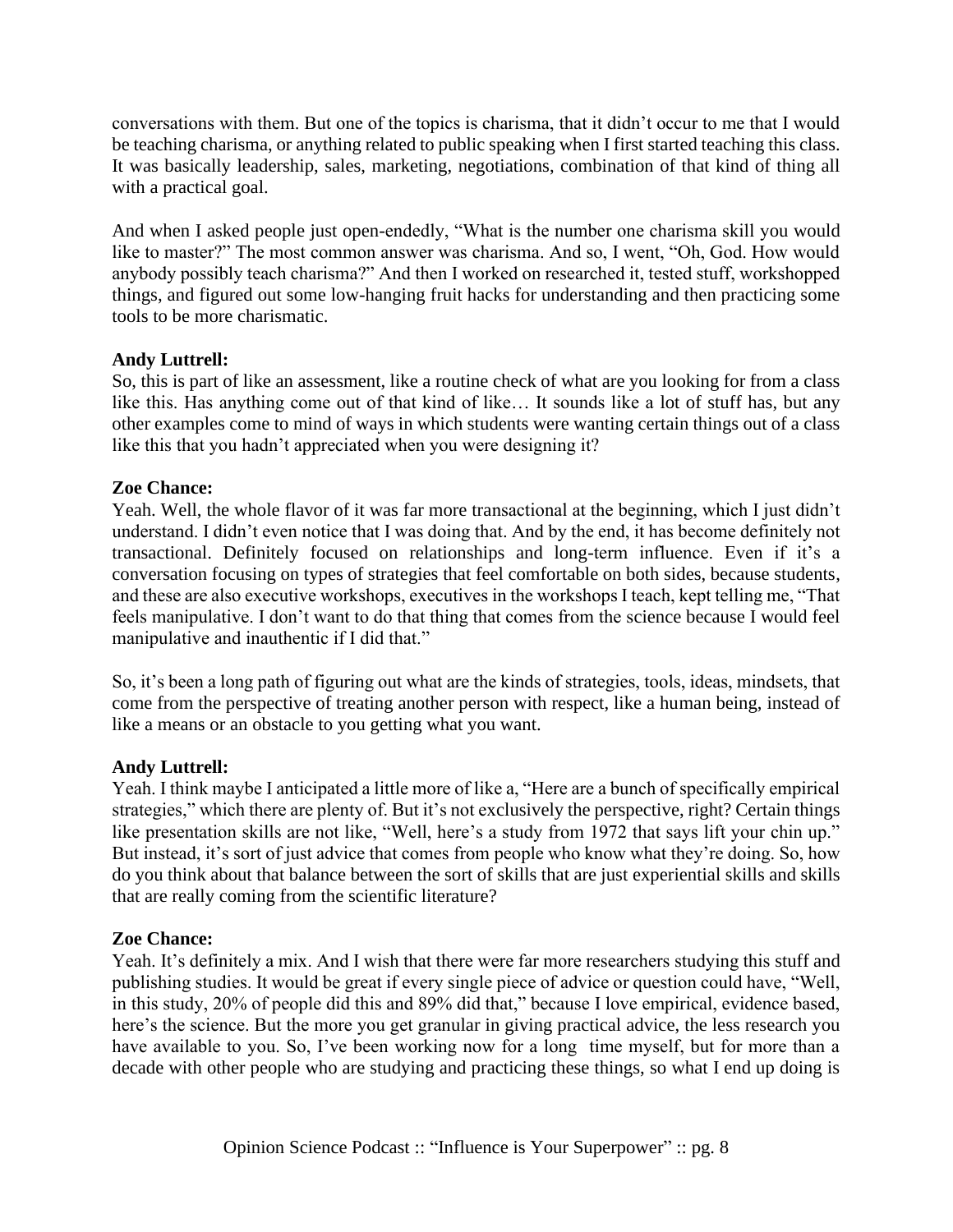I'll hear a piece of advice from somebody and then I'll workshop it with students and we'll test it out, and we'll see if it works.

So, we have this informal lab classroom situation that happens. And it's not just that granular techniques don't have a basis in research as much as I wish they did. There's a lot. There's just lots of gaps, as well. And it's also, though, my philosophy of influence that I'm teaching is a path of self-development and it's you practicing tools, and techniques, and ideas, and mindset shifts to become a more influential person, to become someone that people want to say yes to, and eventually on this path, when you get through the kludgy, uncomfortable clunkiness that feels inauthentic of, "I'm using a strategy now," you feel like it just doesn't feel right. But it's not like you're being manipulative, but it's like you're learning a second or third language where you have to be thinking consciously and you're not just easily making friends with someone until you get more fluent in that language.

And then as you get further down this path, you actually don't need to use very many of these skills when we're talking about interpersonal kinds of interactions. The most important thing is that they want to say yes to you and then you have a collaborative conversation about how that might happen, and whether it might work out, and if it's not now, maybe it's in the future. And you become influenceable as you become influential, and you're never gonna just press your wishes on other people and have them comply with you and become influential that way in the long run. But you become someone that people really want to collaborate with, and they want to help, and they're happy when you're happy.

Like I write in the book, the penultimate chapter, where it summarizes a whole bunch of the strategies, ideas, techniques and things in one story about a former student who changed history, and this was the hardest chapter to write because he also happened to become my husband, but he's-

## **Andy Luttrell:**

And the story was incredible, by the way. I meant to tell you that up top. That was probably my favorite part of the book, was this story.

# **Zoe Chance:**

Oh, really?

# **Andy Luttrell:**

Where yes, everything came together, but it was just this... I was almost like, "How have I not heard about this before?" It seems like such a big story.

## **Zoe Chance:**

It's a huge deal. Yeah. Thank you. Thank you. I'll tell him and he'll be so happy. So, and what the topic of this is is he is on this journey of influence, planning, creating, and making happen the first ever presidential debates in the Arab world, and he's a social entrepreneur. So, he is one of the many people I know and adore who have been down the path of practicing the techniques, studying influence, reading a ton, taking classes like mine, which is how we met, but ultimately becoming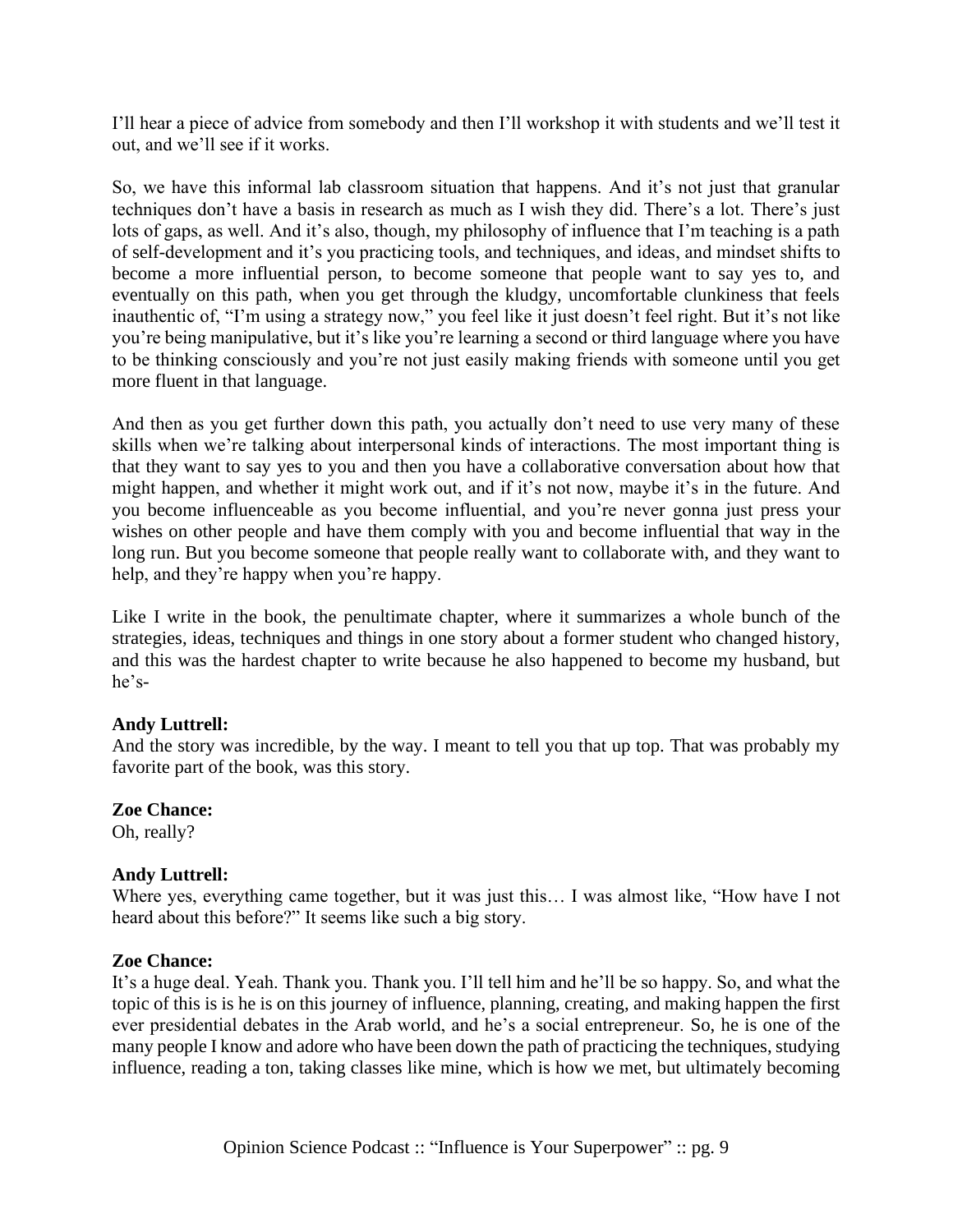someone who is so inspiring and so delightful to be around that he literally has people shoving giant piles of money at him, just saying like, "Hey, we love your vision. Can we be on your team?"

And it's not like his life is suddenly easy. He works super hard still. But it's not like he's strategizing, "Oh, I will use this kind of ask in this situation and I'll handle resistance in this way in that situation." It's much more organic and it flows. So, you will become almost effortlessly influential in the long run. It just takes effort to get there.

## **Andy Luttrell:**

It sort of connects to something I was gonna ask in terms of the… Again, the theme of the book is… The title is Influence is Your Superpower-

## **Zoe Chance:**

Yes.

## **Andy Luttrell:**

I might be getting a couple of the words wrong. But bold claim to think of this as a superpower and in the book, you write that the psychology of influence is the secret to happiness, success, and saving the world, so again, not shying away from some claims. But the question is why is it this impactful, right? So, we started by saying this class is in a business school. You might think of it as like a sales class. But really, it's become more of an approach to living your life and being a person who has influence in the world. What does influence mean that makes it this sort of allencompassing characteristic that has these important outcomes?

## **Zoe Chance:**

So, yes, it's bold, but it's absolutely factual. There's no subjective dimension here. It is your superpower. The reality is that just about everything that you want to do in life, with the possible exception of spiritual enlightenment, and I just don't know anything about what it takes to get there, but just about everything else requires that you influence the behavior of yourself or some other person. And interpersonal influence is all that we had to survive when we were tiny, when we were born. We influence other people to take care of us, help us live, and it's how we have managed as a human species to survive, and thrive, and span the world as we have.

We just for some reason haven't always, and most of us have never, appreciated that what it takes to make our dreams come true is to understand how to move other people and to then go and put that knowledge into practice. And when we don't do that, then we're leaving power in the hands of the power-hungry people who do do that.

## **Andy Luttrell:**

Yeah, so let's jump into a couple of the things that come up in the book itself, one of which is a theme that unites a lot of ideas, which folks who have dived into psychology before will be familiar with, which is the distinction you make between gators and judges as the voices in our heads. So, could you just sort of give a general taste of what the gator and the judge are and why it's important to think of those as two separate voices?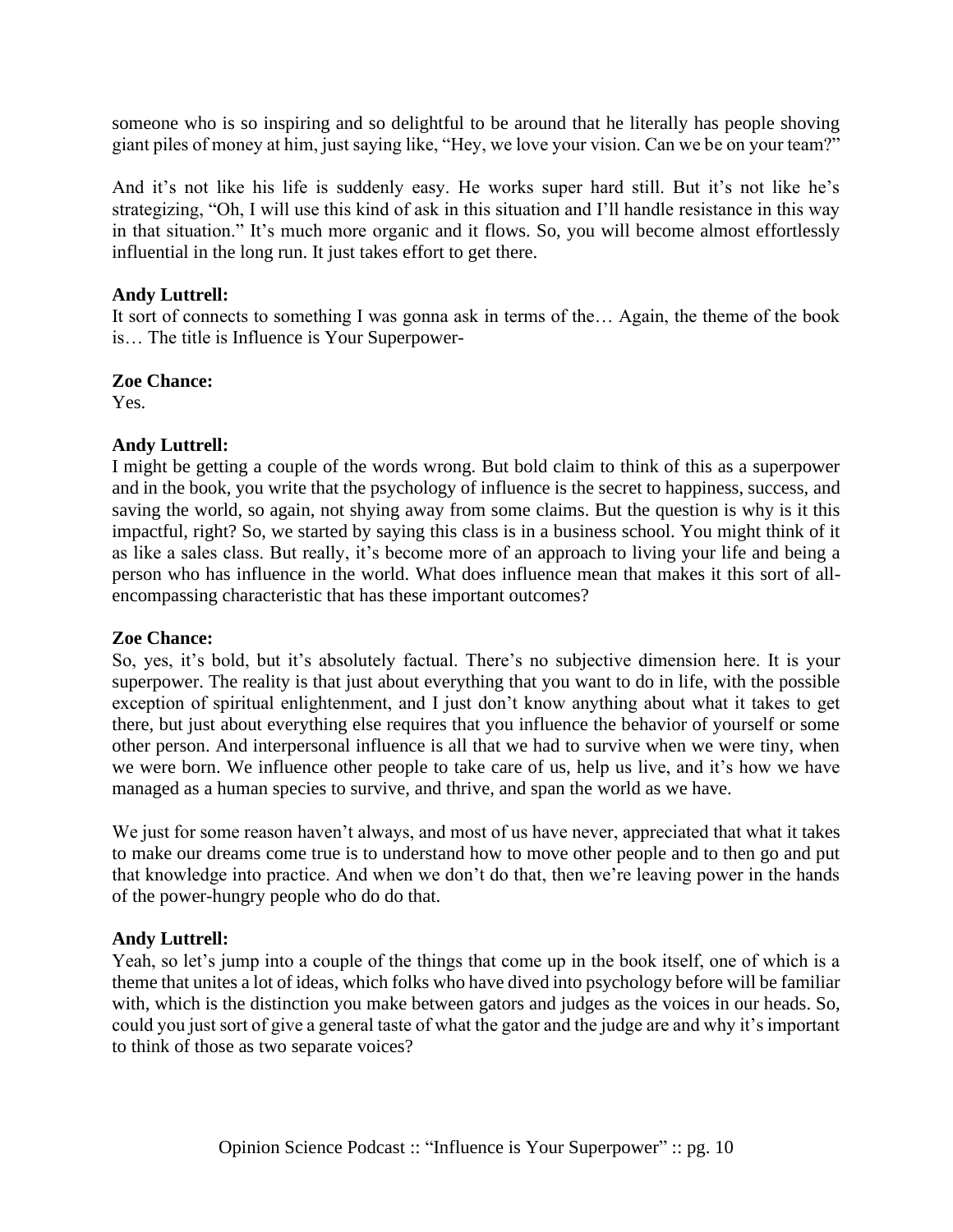## **Zoe Chance:**

Sure. And I think most of your listeners will probably be familiar with system one and system two from other reading and listening that they've done, and for anyone who's not, this is the foundational distinction of behavioral economics, and the idea is that there is one system that's unconscious, fast, intuitive, automatic, and responsible for all of our habitual behavior. This, I use the analogy of like an alligator, just because it's easy to remember, and system one and system two as I've taught behavioral economics, they're easy to forget and mix up.

So, I just give a simple analogy that's visual, visceral, and system one or gator friendly. System two, or I use the analogy of the judge, is conscious, slow, deliberate, effortful, seemingly rational, and seemingly objective. And we observe ourselves and experience ourselves as being in that domain. We think of ourselves as being just conscious decision makers who are carefully making choices and then rationally following through, but that's because we can't experience these unconscious forces on our thinking and behavior, and these unconscious forces are vastly more powerful than the conscious ones, and you can't put a number on it. You can't quantify it. You can't empirically study that. But people who study unconscious influences on behavior estimate that maybe they account for like 95% of our behaviors. It's certainly most of them.

And when we're trying to influence other people, what that means is the most important thing is that we think about the influencing their unconscious, that immediate, emotional, visceral reactions, their habitual behavior with interventions like ease, or these nudges that we're talking about, and we only plan later for system two.

So, system one, gator, is the first responder. System two, judge, is the second guesser, but only sometimes. And what happens is that our unconscious mind exerts a lot of influence on our conscious mind, and we end up using our conscious mind to rationalize the preferences, emotions, and assumptions, stereotypes and things, of our unconscious mind. And the influence doesn't go the other direction. And this is even true, or at least it's played out in our neural anatomy. Although what I'm talking about are analogies. It's not anatomy.

## **Andy Luttrell:**

So, the insight there for someone would be to say that you're probably overlooking this part of another person that is actually hugely influential, which is the sort of automatic, unconscious, feeling-oriented system, and we often think that influence means speaking to the judge when sure, you could try that, but you might have an easier time speaking to the gator.

## **Zoe Chance:**

Yeah, and so starting with speaking to the gator, and this can be as simple as just understanding that what you know and a lot of your listeners will know already, but maybe aren't thinking of it so much in the domain of influence, is our two main dimensions of social judgments are warmth and competence. And warmth judgments happen immediately, spontaneously, they're more powerful, they're stickier, and if somebody doesn't like you, it doesn't matter if you're competent. If somebody likes you, they can make a lot of excuses for your imperfections. So, when you're trying to influence someone, thinking about, "All right, one of their gator brain judgments, reactions, is just going to be do they like me. And so, what can I do? How can I express warmth?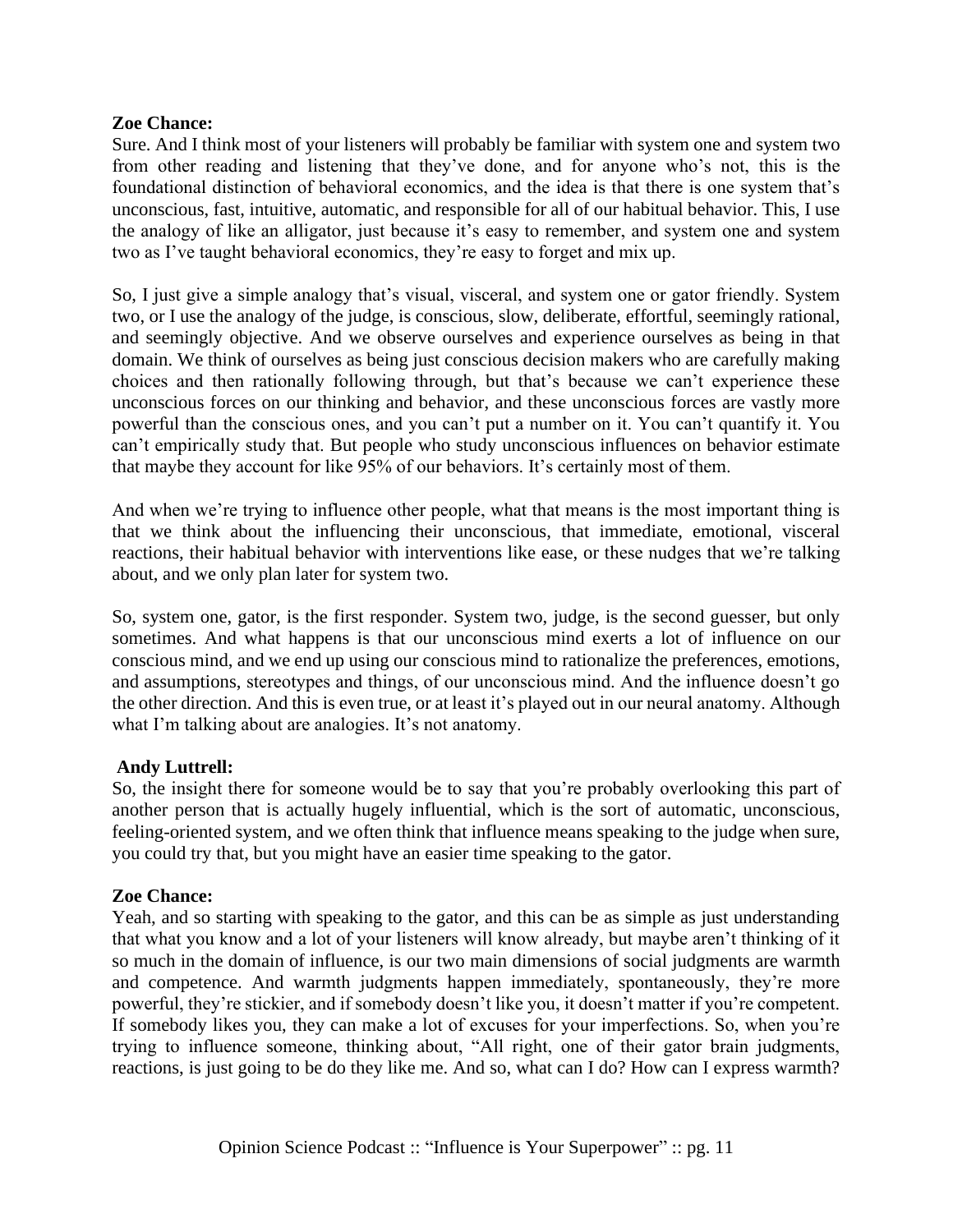And critically, how can I like that person?" Because if I'm just trying to fakely manipulate them in some way, I'm not likely to be successful unless I'm a sociopath and super talented.

## **Andy Luttrell:**

Yeah. I have always thought of alligators as being very discerning of the warmth of others.

## **Zoe Chance:**

You know what? So, touché. Absolutely. But you know what's really weird? They're so much less vicious and actually so much more kind to each other than one would expect, so alligators stay with their moms for up to four years. They're one of the only reptiles that the moms take care of the young. And they do so much less gnarly hunting and fighting than we would expect. They eat on average a couple pounds of meat per week. However, they can go up to three years without any food at all. So, basically they're just chilling. They spend most of their life just chilling and running away from bigger alligators if they're tiny.

And the chilling, though, ignoring almost everything that comes across their radar, also reflects our dominant response to all of these influence attempts in the world, because so many people are trying to get our attention, get us to buy now while supplies last, or get what they want from us, and we just want to tune them out. Which is basically what an alligator does.

## **Andy Luttrell:**

So, this is perfect, because my secret motive for mentioning the gator versus judge was because I had an inkling that you were a secret alligator nerd, because the metaphor that you give in the book makes sense, but it's like that is a very specific thing to know about alligators. To characterize a system of the mind as a gator. Is it true? Do you have like a secret penchant for alligators? Or did it just… Mainly, my question is how did this metaphor occur to you?

## **Zoe Chance:**

So, the story that I share in the book about Gatorland in Orlando, Florida, really is how I formed my judgments, going to visit this alligator capital of the world, which I guess turned me into a gator nerd, learning a lot about alligators and being so surprised at how lazy they were. And I write about that being one of the main characteristics of the gator brain and this is why ease is so, so, so important. And we think… I had all these predictions about these alligators, but no. They're so lazy, super lazy, and they just chill. Even when you're throwing pieces of raw meat and it's landing a couple inches away from them and they're just sitting there and waiting for a bird to pick it up.

# **Andy Luttrell:**

Yeah. Yeah. Speaking of the where do you put the drinks in the boardroom, this sounds like… Yeah, if you want to avoid getting eaten by an alligator, just put something else closer than yourself to the alligator.

## **Zoe Chance:**

You know what? No. You don't have to do anything. You're not gonna be eaten by the alligator because if you're not in their bite zone, which… They don't move their body. They will thrash their nose to their tail, but if they had to move their body, like if they had to step forward one inch,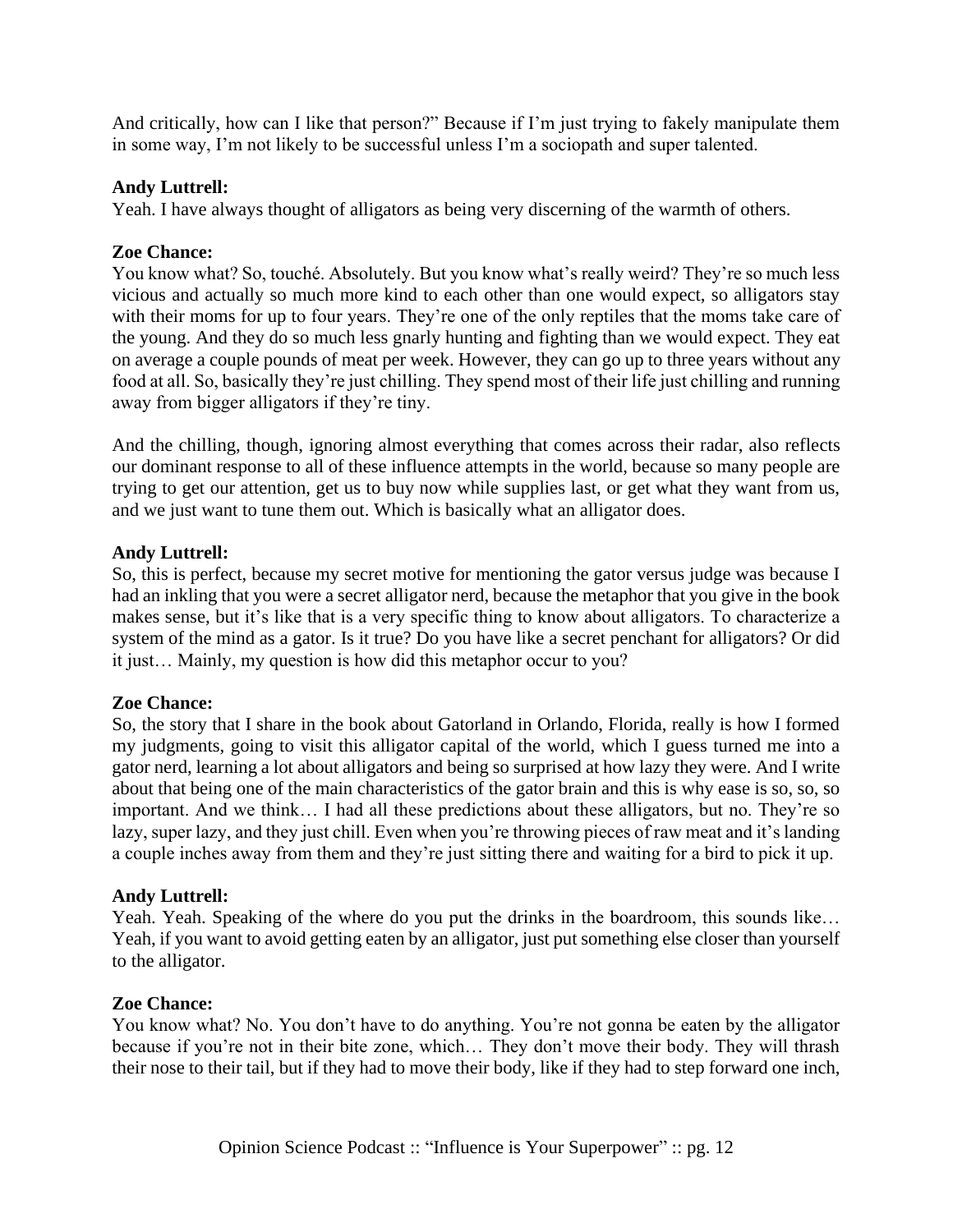you're completely safe. They're just not going to get you. That's how lazy they are. It's crazy. It's crazy.

So, yeah, they're not like the bears, like just be faster than your friend and a bear is gonna get you. No, the gator is really just gonna chill.

## **Andy Luttrell:**

Yeah. They don't have it in them to do much more work than that. The judge, though, that's who you gotta watch out for.

## **Zoe Chance:**

That's right. Watch out for those guys.

## **Andy Luttrell:**

So, one of the other insights that I thought was interesting when we talked about some of the ideas that sort of come from intuition and experience, I think, as opposed to the empirical record, is what you call the magic question when it comes to negotiation, which I found really compelling. So, could you give an idea of what that question is, why it's important, and where it came to you from?

## **Zoe Chance:**

Sure. So, this is a question that my coach, Mandy, who I've been working with for over a decade, and she's responsible for about 40% of my happiness. Mandy keeps using this question on me and I was curious and interested in how and why that was so effective, so I was practicing it, and having a lot of discussions, and then drawing connections. A lot of what I do in this book is drawing connections and implications from existing research. Some of it is mine, most of it is other people's, and making some insightful guesses that you could disagree with. And that's totally fine with me if readers of the book… Actually, I'm totally happy if readers of the book will read some idea, or suggestion, or insight that's in there, and say, "Well, actually, I'm gonna go test it out, and no, I found out that it's wrong, or it's wrong for me," or, "Well, listen, for me, in my experience of my culture, company, personality, whatever that is, this other thing works better for me."

And even when we have solid research saying, "So, here are the findings," all that that's telling you is what's true on average. And so, you could still, however solid the findings are, you can still have all kinds of exceptions and it's good to test them.

So, the magic question. I love this technique and it's the favorite influence technique of lots and lots of the students and executives that I teach, and that's because it's so easy. And if you don't mind, I'll just share with your listeners a story that Gloria Steinem told me that I share in the book when she can to visit New Haven. So, she's an American feminist activist. She was focused on the problem of sex trafficking. She had gone to a conference in Zambia and after the conference, she goes to a village that's in the middle of nowhere, near a game preserve, and in that village three young women had been lost to sex trafficking in the previous year.

So, she's sitting down on a tarp in the middle of a barren field, circle of women. She's an expert, but instead of her saying, "Hey, ladies. Here's what you need to do. Let me give you the answers," she asks the magic question, and she says, "What would it take, or what would it have taken, for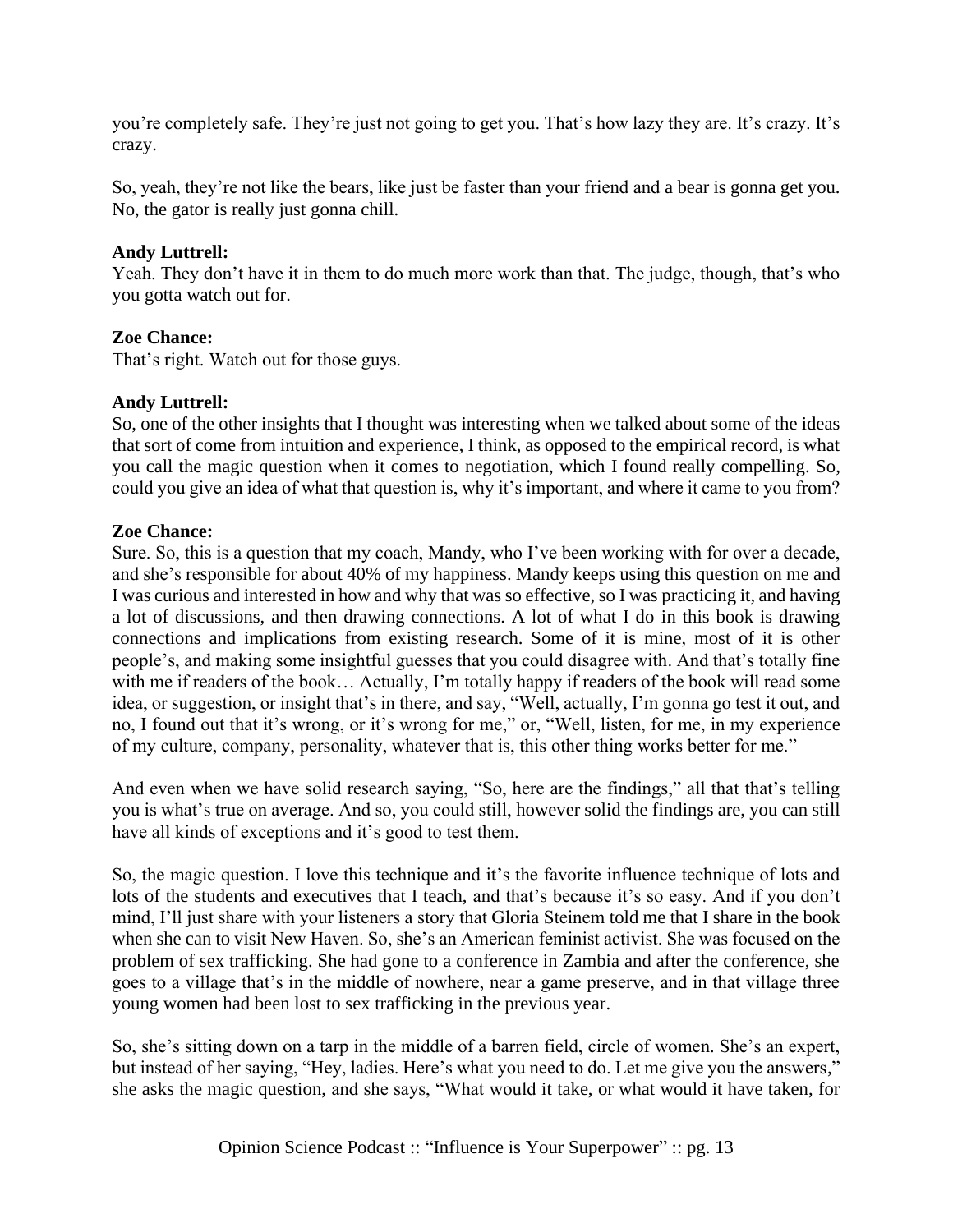those three women not to have been lost in that way?" And they tell her an electric fence. "An electric fence?" she asks. They say, "The elephants, when our corn reaches a certain height, they come, and they eat the corn, they trample the crops, and we have nothing to eat. We have nothing to sell at the market. We have no money to send our kids to school." And these young women and their families were desperate. So, Gloria Steinem says, "Okay, if I raise the money, will you build the fence?" They say yes, so she goes back home. She sends them a few thousand dollars, which is all it takes to build an electric fence.

And the way she tells it, when she comes back to this village a few years later, there's a bumper crop of corn and no young women have been lost to sex trafficking since they got the fence. The magic question is magic because it works in multiple ways. The first one being that it's respectful. So, you can use this again and again with anyone and in almost any situation, because you are acknowledging implicitly that they're the expert in this situation, they know what their obstacles are better than you do. You're also shifting their perspective from judgment, decision making, them feeling pressured by you, to collaborative problem solving. You're getting a roadmap to success. They will tell you. If there's an answer, they will absolutely tell you what it will take.

And often, what it will take is so much less than you would have expected, or so much less than you would have been willing to do, like if you, or I, or Gloria Steinem brainstormed for 100 years, we would never figure out that what's needed is a fence, because we wouldn't know that the problem is the elephants. And finally, what's not obvious but super important is that when that person or those people have given you the roadmap, what they've actually done is they have committed to helping support the outcome. So, that's why in my interpretation of this story it's not just that the electric fence magically protected all these women from sex trafficking. The women protected each other from sex trafficking when the fence went up because they said that's what it would take.

So, if you're somebody, so stepping back to the world of say business, if you're somebody, and work at least, you ask your boss. Hey, what would it take for me to get a raise, or for me to get to the next stage in my career? 100%, I guarantee, your boss will tell you exactly what it will take. And then when you come back and you say, "Okay, this is what you said it would take for me to get a raise, and here's how this happened, and here's how I've done that. Can you help me out to make that happen?" Your boss would feel tremendous cognitive dissonance if they were like, "Yeah, no. Never mind." Right? They absolutely feel committed already to trying to help you make that happen.

## **Andy Luttrell:**

Yeah. It's just this fusion of all the processes that we know, because it reminds me of Cialdini's commitment and consistency thing, right?

## **Zoe Chance:**

Exactly.

## **Andy Luttrell:**

Like, "I got you to say that this is what you think should happen. It would be very bizarre, at this point, for you to pull out from that." And the other thing, like you say, is the information, and it's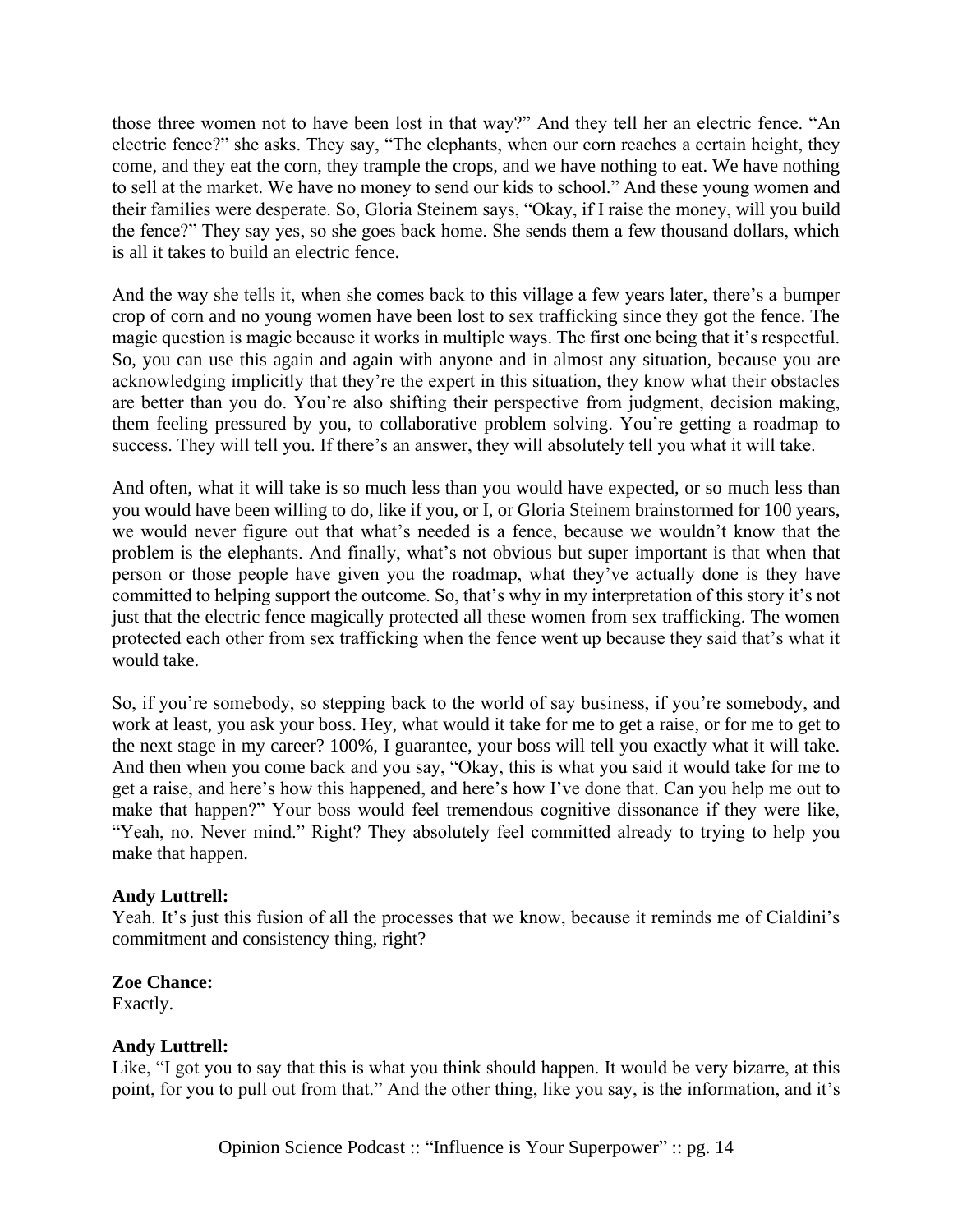sort of reminding me only now in the moment, thinking about when we want to make change, but we're communicating outside of our own experience. You just have to ask the question. It's how bold of us to think that we know the answer. And I think about this with… You see disparities in health outcomes during the pandemic, disparities in vaccination rates, and you go, "Well, couldn't we just have an actual conversation about what would it take for this to be a viable thing for you to do to protect yourself and others?" Rather than go like, "Isn't it enough that I tell you it's effective?" But maybe I'm missing something.

## **Zoe Chance:**

Right. And that I think that you are an incredible moron for not seeing the righteousness and truth of my view. Yeah. And it will be different for different people, too, right?

## **Andy Luttrell:**

Are there examples that come to mind in teaching this, or working with students, exercising the question that highlight other ways in which, even more mundane ways in which this question can be influential?

## **Zoe Chance:**

Yeah. So, a business example that I find interesting and motivating is from a company that… It's the medical device that I worked with before going to Barbie. And they had a CEO… Actually, she was second in command, Ginger Graham, and they were in the good position of their demand outstripping supply, and she needed to ask employees to come in and work overtime, working three shifts during the weeks between Thanksgiving and including over Christmas. This is not something people really want to do. And of course, you have to give them financial incentives if you're going to ask them to do something like that, but you know, it's just not enough to say, "We're gonna pay you to do this thing that takes you away from your family during the time of year when you least want to do this." And you'll end up just feeling like you're prostituting yourself if you have to do something that you really didn't want to because someone paid you all this money.

So, she knew she wanted employees to want to come in and do this, and be willing to, so she said, "I'll pay you money. Of course, I will pay you money. But tell me, what will it take for you to be willing? What else will it take for you to be willing to come in and do this?" And they told her, "So, we're hungry. We need food. We like pizza. A bunch of us take the bus and the bus doesn't run at night, so you need to give us rides. Taxi money. And also, we're stressed out about wrapping our Christmas presents, so we want you to hire a Christmas present wrapper at work." And these are the kinds of things, they're so simple, but they are so meaningful and so helpful. She could never have known they needed a Christmas present wrapper, right? She doesn't take the bus. She's an executive. She doesn't know the bus doesn't run at night and that they need taxi money.

And so, just asking these simple questions had employees happy to come in. They did it. They set record production levels, and everybody got… I think it was a 30% bonus at the end of the year, so everyone is happy at the end, and of course, the company thrives. So, it's a great example.

A super-duper mundane example is me asking my own TA, "What would it take, Saif, for you to come in every day on time," after he was late a bunch. And it was really stressing me out as you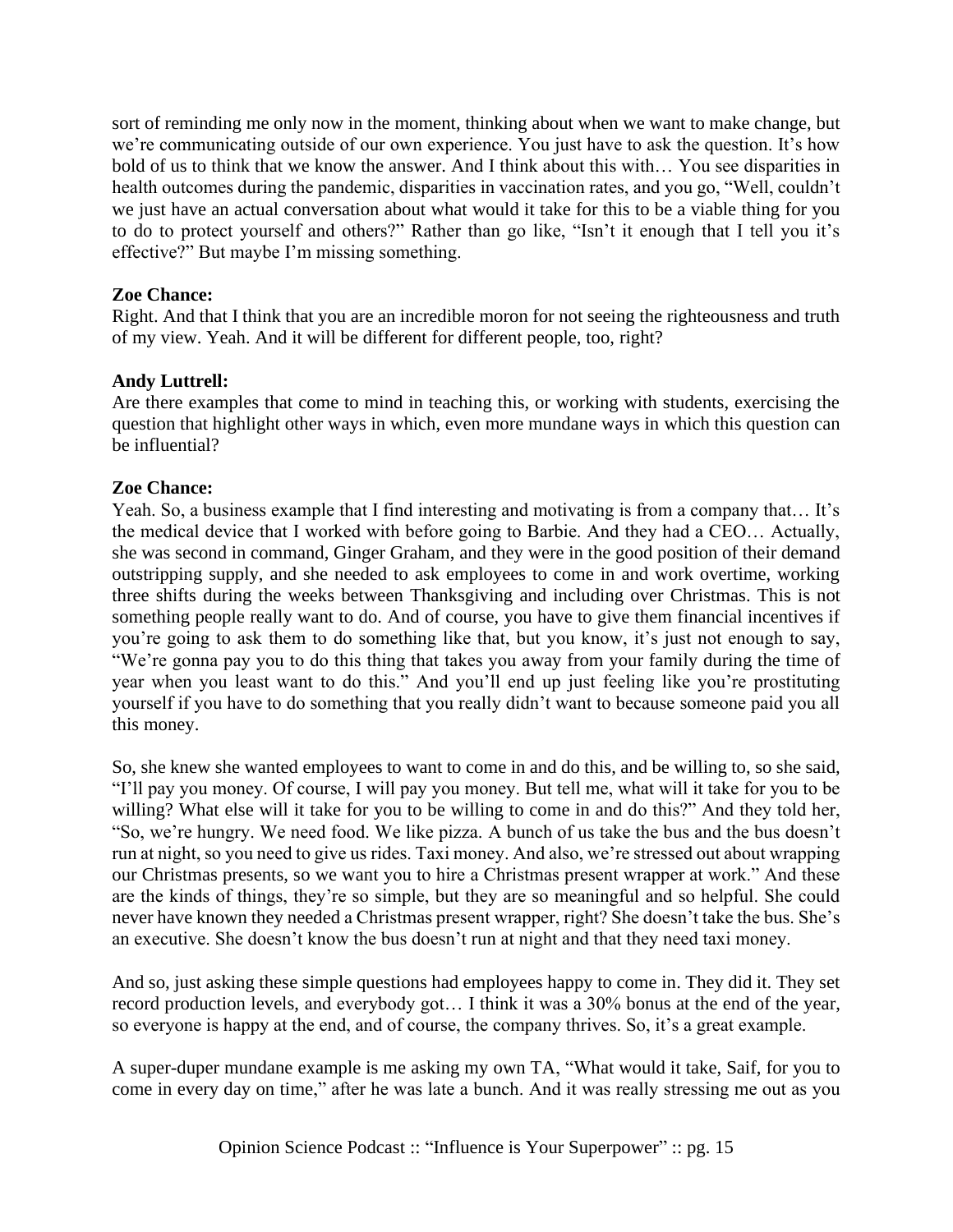can imagine. He's coming in after class starts. And so, Saif, when I ask him this question, instead of just telling him, "Listen, you need to come in on time or we're done and you're no longer my TA," which is how I felt in my mind, I let him save face when I just said, "Hey, what will it take for you to fix this in the future?" And he just starts talking to himself about his bicycle, and his alarm clock, and blah, blah, and he's going through this, and I said like, "Okay, is there anything you need from me?" And he's like, "No, consider it done." And then he comes in on time every day for the rest of the semester.

It's not that this would have changed his life and ten years later, he's still gonna be showing up on time. But I'm absolutely sure that allowing him to save face instead of criticizing him in this situation was another magical outcome of the magic question that influenced his behavior in a positive way.

## **Andy Luttrell:**

Reminds me too there's some evidence that ultimately persuasion… All persuasion works via selfpersuasion, right? You don't change your mind because of my arguments. You change your mind because of the thoughts that my arguments lead you to think.

## **Zoe Chance:**

Yeah.

## **Andy Luttrell:**

Which, sounds like that's kind of what this is doing too, right? It's just kind of saying like, "I'm not gonna tell you. I'm gonna suggest to you some things that you should think about," but ultimately the thing that makes the change is your own reflection. And you go, "Oh, I've discovered this secret for myself."

## **Zoe Chance:**

Yeah. Yeah. And expanding from that, it's so important in almost all influence situations between human beings that the other person wants to say yes and the other person is happy having said yes, and so leaving it more open to let them decide and feel like we weren't trying to strongarm or bully them into this decision, which includes them being able to think about it themselves, come up with their own ideas, but especially, especially decide for themselves do I want to do this thing? And then when they say yes, you and I and people in our field know already that when they feel that they weren't pressured to say yes, they're more likely to commit, and follow through, and be happy with that outcome.

## **Andy Luttrell:**

That strikes me as a very inspirational and perfect way to end, so I just want to say thank you for taking the time to talk about the book. There will be details in the show notes of the episode for where people can go and get it.

**Zoe Chance:**

Awesome.